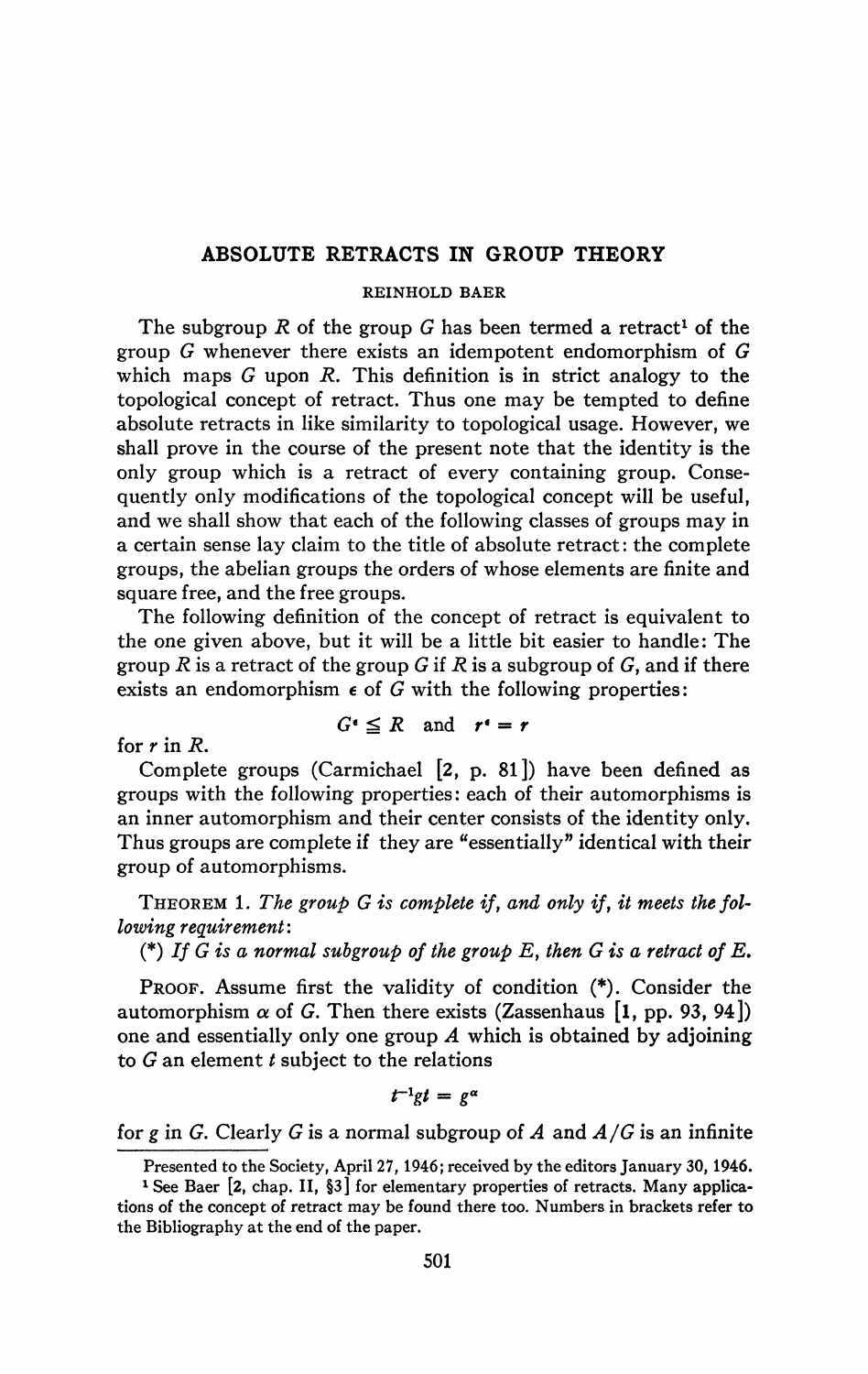cyclic group. Hence there exists by  $(*)$  an endomorphism  $\beta$  of A with the following properties :

$$
A^{\beta} \leq G \quad \text{and} \quad g^{\beta} = g
$$

for g in G. In particular  $s = t^{\beta}$  is an element in G, and this element satisfies, for every element *g* in G,

$$
s^{-1}gs = (t^{-1})^{\beta}g^{\beta}t^{\beta} = (t^{-1}gt)^{\beta} = g^{\alpha\beta} = g^{\alpha},
$$

since g and  $g^{\alpha}$  belong to G. Thus the automorphism  $\alpha$  is induced by the element  $s$  in  $G$ , proving that every automorphism of  $G$  is inner.

Consider next the element *z* in the center of G. Then there exists (Zassenhaus [l, p. 96, Satz 21]) one and essentially only one group *Z*  which is obtained by adjoining to G elements *x* and *y* subject to the following relations:

$$
x^{-1}y^{-1}xy = z, \quad xg = gx \quad \text{and} \quad yg = gy
$$

for every *g* in G. Then G is a normal subgroup of *Z* and *Z/G* is a free abelian group of rank 2. Hence there exists by  $(*)$  an endomorphism  $\epsilon$ of *Z* with the following properties:

$$
Z^{\epsilon} \leq G \quad \text{and} \quad g^{\epsilon} = g
$$

for every g in G. If g is an element in  $G$ , then

$$
x^{\epsilon}g = x^{\epsilon}g^{\epsilon} = (xg)^{\epsilon} = (gx)^{\epsilon} = g^{\epsilon}x^{\epsilon} = gx^{\epsilon},
$$

proving that  $x^*$  belongs to the center of G, and likewise we show that  $y^*$  belongs to the center of G. Consequently

$$
z = z^* = x^{-\epsilon}y^{-\epsilon}x^{\epsilon}y^* = 1.
$$

Thus we have shown that 1 is the only element in the center of  $G$ , and this completes the proof of the fact that every group with the property (\*) is complete.

Assume conversely that the group  $G$  is complete and that  $G$  is a normal subgroup of the group *T.* Denote by *S* the centralizer of G in *T* (which consists of all those elements in *T* which commute with every element in  $G$ ). Since every automorphism of  $G$  is an inner automorphism, it follows that  $T = GS = SG$ ; and since the identity is the only element in the center of  $G$ , it follows that 1 is the cross cut of  $G$ and *S*. Hence *T* is the direct product (Carmichael  $[1, p. 96, no. 10]$ ) of  $G$  and  $S$ , and this fact clearly implies that  $G$  is a retract of  $T$ , completing the proof.

Groups containing a given group  $G$  as normal subgroups are termed (Zassenhaus  $[1, p. 89$  ff.) extensions of G. It may be noted that in the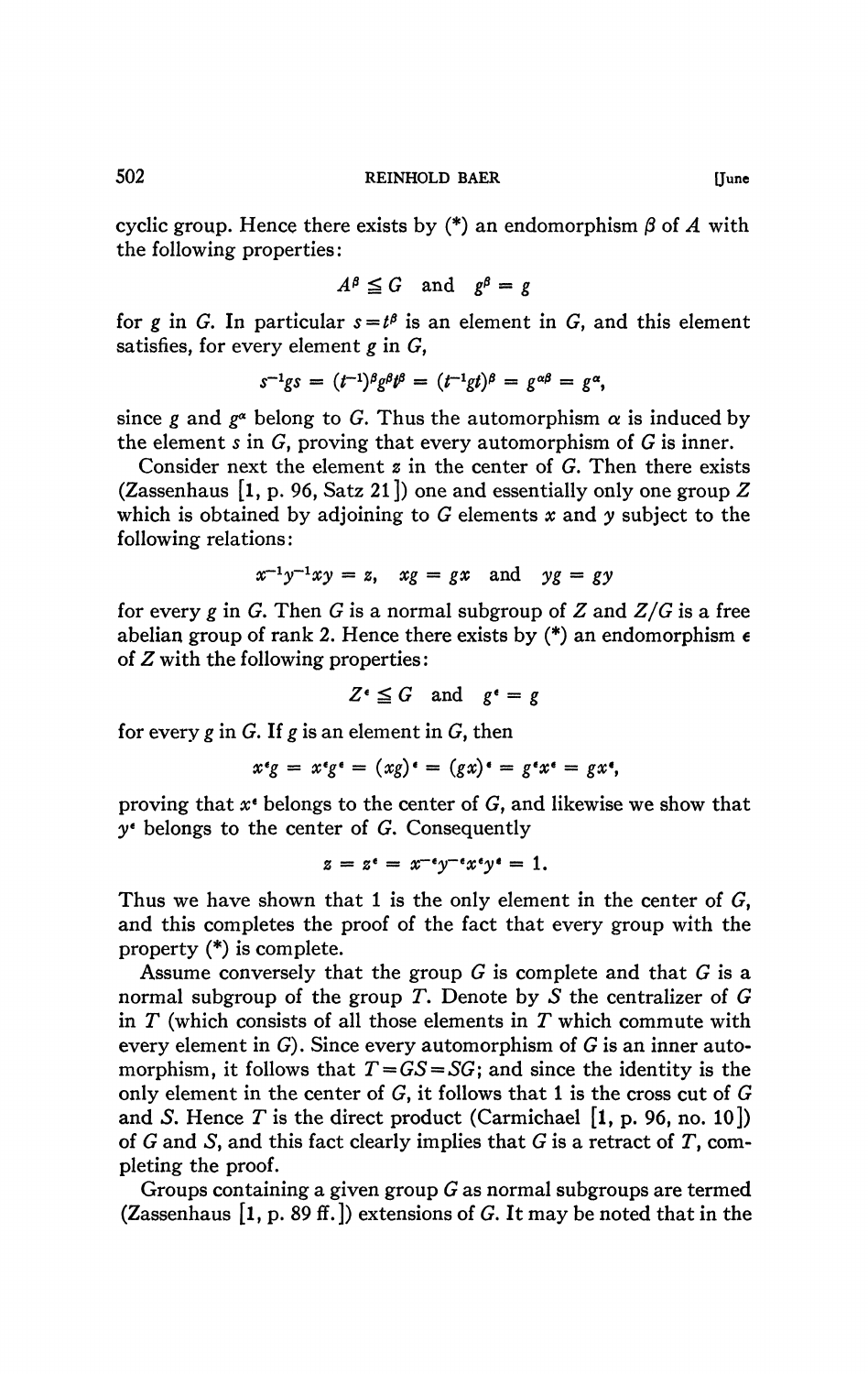first part of the proof of Theorem 1 we made use only of extensions of *G* by abelian groups. This shows the validity of the following proposition :

COROLLARY 1. *The group G is complete if (and only if) it is a retract of every extension of G by an àbelian group.* 

REMARK. Examples of complete groups are provided by all the symmetric groups of finite or infinite degree,<sup>2</sup> not less than 7. This shows in particular that every group is a subgroup of a complete group and thus a subgroup of a group, meeting requirement (\*) of Theorem 1.

THEOREM 2. *The identity is the only group which is a retract of every containing group.* 

**PROOF.** Suppose that the group  $G$  is a retract of every group which contains G as a subgroup. Denote by *D* the direct product of G and of a group *H* isomorphic to G, and denote by *t\* a definite isomorphism of G upon *H.* Denote by *W* the essentially uniquely determined group (Zassenhaus [l, pp. 93, 94]) which is obtained by adjoining to *D* an element *w* subject to the relations:

$$
w^2=1, \qquad wgw=g^{\eta}
$$

for *g* in G. Then the element *w* of order 2 induces in *D* the automorphism which interchanges the elements *g* and *g*<sup>*n*</sup> for *g* in *G*. Clearly *D* is a normal subgroup of *W* and *W/D* of order 2. Since, therefore, G is a subgroup of the group W, there exists an endomorphism  $\delta$  of W with the following properties:

$$
W^{\delta} \leq G \quad \text{and} \quad g^{\delta} = g
$$

for *g* in G. We note next that every element in G commutes with every element in H. If x is an element in H, and if  $g$  is an element in  $G$ , then

$$
g x^{\delta} = g^{\delta} x^{\delta} = (gx)^{\delta} = (xg)^{\delta} = x^{\delta} g^{\delta} = x^{\delta} g,
$$

proving that  $x^{\delta}$  is in the center of G, since  $x^{\delta}$  belongs to G. Hence  $H^{\delta}$ is part of the center of G.

If *g* is any element in *G*, then  $g$ <sup>,</sup> is in *H* and  $g$ <sup>,,,</sup> belongs, therefore, to the center of G. Hence

$$
w^{\delta}g = w^{\delta}g^{\delta} = (wg)^{\delta} = (g^{\eta}w)^{\delta} = g^{\eta\delta}w^{\delta} = w^{\delta}g^{\eta\delta},
$$

since  $w^{\delta}$  is in G too. Consequently  $g = g^{\eta \delta}$ , proving that  $G = H^{\delta}$ . Thus

**<sup>2</sup> See Baer [l], Schreier and Ulam [l, 2].**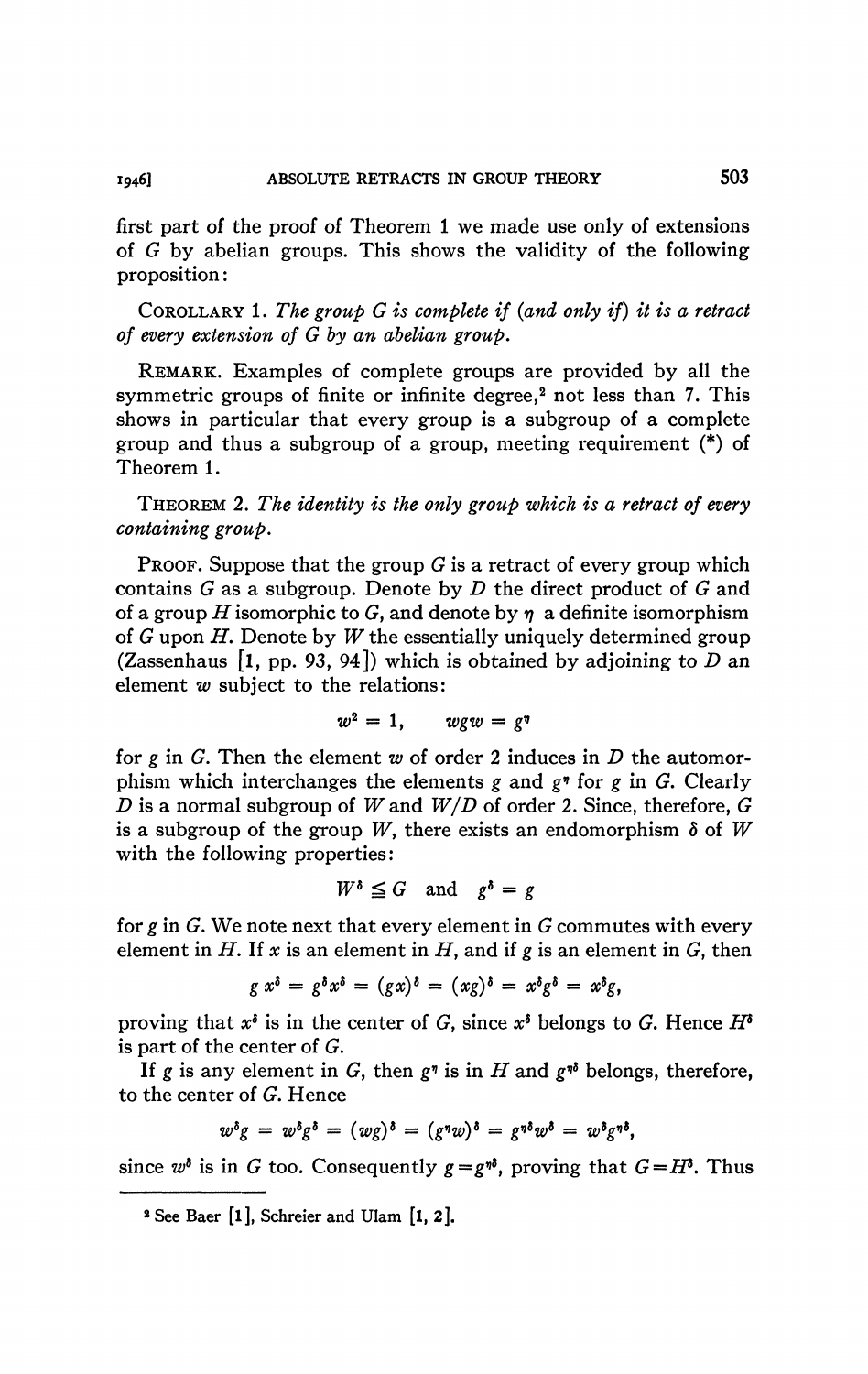## 504 **REINHOLD BAER [June**

G is commutative, since we showed before that *IP* is part of the center of *G.* 

But G is a retract of each of its extensions, and thus it follows from Theorem 1 that the center of G is 1. Hence  $G = 1$ , as we intended to prove.

REMARK. The situation would be changed considerably if we restricted the class of admissible groups. We mention in this respect the following well known theorem: The abelian group *A* is a retract of every abelian group if, and only if,  $A = A^p$  for every prime number  $p$ . On the other hand the preceding theorems would not be affected at all by restricting oneself to finite groups.

THEOREM 3. *Every subgroup of the group G is a retract of G if, and only if, G is an abelian group the orders of whose elements are finite and square free.* 

PROOF. If G is an abelian group the orders of whose elements are square free integers, then every subgroup of  $G$  is known to be a direct factor of G. But direct factors are retracts, proving the sufficiency of our condition.

Assume conversely that every subgroup of  $G$  is a retract of  $G$ . Then there exists to every element  $g$  in  $G$  an endomorphism  $\epsilon$  of  $G$  with the following properties:  $g^* = g$  and  $G^*$  is part of the cyclic subgroup generated by *g.* 

Denote by E the kernel of the endomorphism  $\epsilon$ . Then  $G/E$  is a cyclic group. This implies in particular that the commutator subgroup of G is part of E. If  $g \neq 1$ , then g is certainly not in E. Thus it is impossible that an element, not 1, is in the commutator subgroup of G. Consequently G is abelian.

Consider an element *z* in G and a positive integer *n.* Then there exists an endomorphism  $\nu$  of G with the following properties:  $(z^n)^{\nu} = z^n$ and *G*<sup>*r*</sup> is part of the cyclic subgroup generated by  $z^n$ .

The element  $z$  itself is therefore mapped by  $\nu$  upon a power of  $z<sup>n</sup>$ . Hence there exists an integer  $m = m(n, z)$  such that  $z^* = z^{nm}$ . Consequently we find that

$$
z^n = (z^r)^n = z^{nmn} \text{ or } z^{n(1-mn)} = 1.
$$

Let in particular  $n = 2$ . Then  $1 - 2m(2, z)$  is an odd number *r* such that *z 2r* = 1, proving that *z* is of finite order. Next we take for *n* any divisor of the order of z. Then *n* and  $1 - mn(n, z)$  are relatively prime numbers, and we infer from  $z^{n(1-mn)} = 1$  that the order of *z* is square free. This completes the proof.

Dualizing the concept of retract of a group, we say that *the quotient*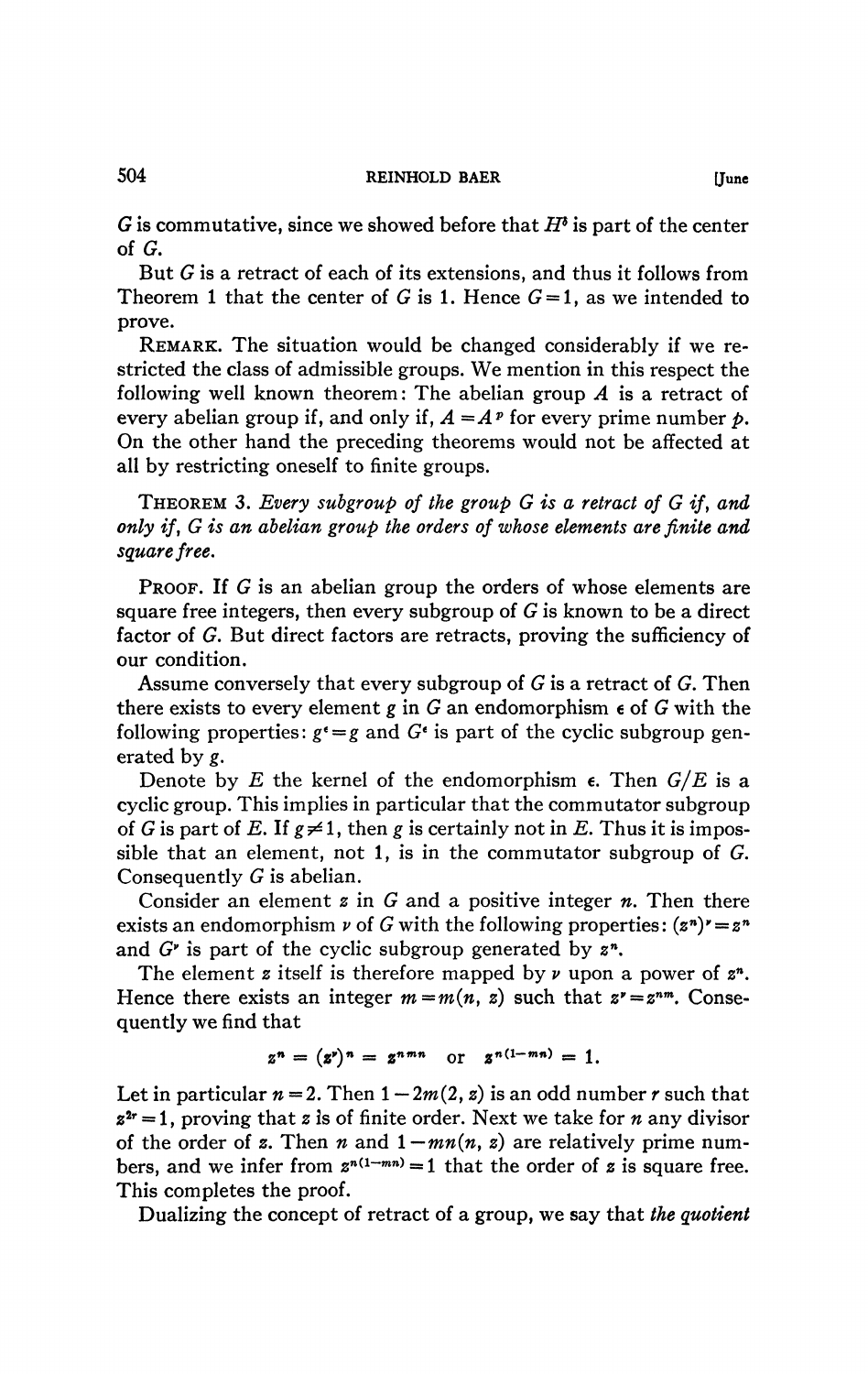*group G/N is retractable* whenever there exists an idempotent endomorphism of *G* whose kernel is exactly *N.* This is equivalent to saying that G is a splitting extension of *N* by *G/N.* We note the following known theorem :<sup>8</sup>

*The group F is a free group if, and only if, every quotient group, isomorphic to F, is retractable.* 

This theorem may be considered a dual of either or both Theorems 1 and 2. In order to find a dual of Theorem 3 one has to determine the class of *totally retractable groups.* Here we term a group totally retractable if each of its quotient groups is retractable. A complete characterization of this class of groups does not seem to be available as yet. Thus the following criteria may be of interest.

THEOREM 4. *The abelian group A is totally retractable if, and only if, the orders of the elements in A are finite and square free.* 

PROOF. If the orders of the elements in *A* are finite and square free, then every subgroup of *A* is a direct factor of *A.* Consequently every quotient group is retractable and *A* is totally retractable.

Assume conversely that *A* is totally retractable. Denote by *F* the subgroup *A* which consists of the elements of finite order in *A.* If  $F \neq A$ , then it is possible to construct (in many ways) a subgroup W of *A* such that  $F \leq W < A$  and such that every element in  $A/W$  is of finite order. But every endomorphism with kernel *W* would map *A*  into *F.* Such an endomorphism cannot then be idempotent, a contradiction which proves that  $F=A$ , that is, that every element in A is of finite order.

Denote by *P* the subgroup of *A* which consists of all the elements in  $\vec{A}$  whose order is a factor of the given prime number  $\hat{p}$ . Then there exists an idempotent endomorphism e of *A* whose kernel is *P.* Since 1 is the cross cut of  $P$  and  $A^*$ , it is impossible that  $A^*$  contains elements of order  $p$ . Thus 1 is the only element of order a power of  $p$  in  $A^*$ . Since *A/P* and *A'* are isomorphic groups, it follows that *P* contains all the elements of order a power of  $p$  in  $A$ , and this fact implies that the orders of the elements in *A* are square free, as we intended to prove.

THEOREM 5. *If the group G is totally retractable, then it has the following properties:* 

(a) *Every quotient group of G is totally retractable.* 

(b) *Every subgroup of the center of G is a direct factor of G.* 

**<sup>8</sup> See, for example, Baer [2, chap. II, §l].**